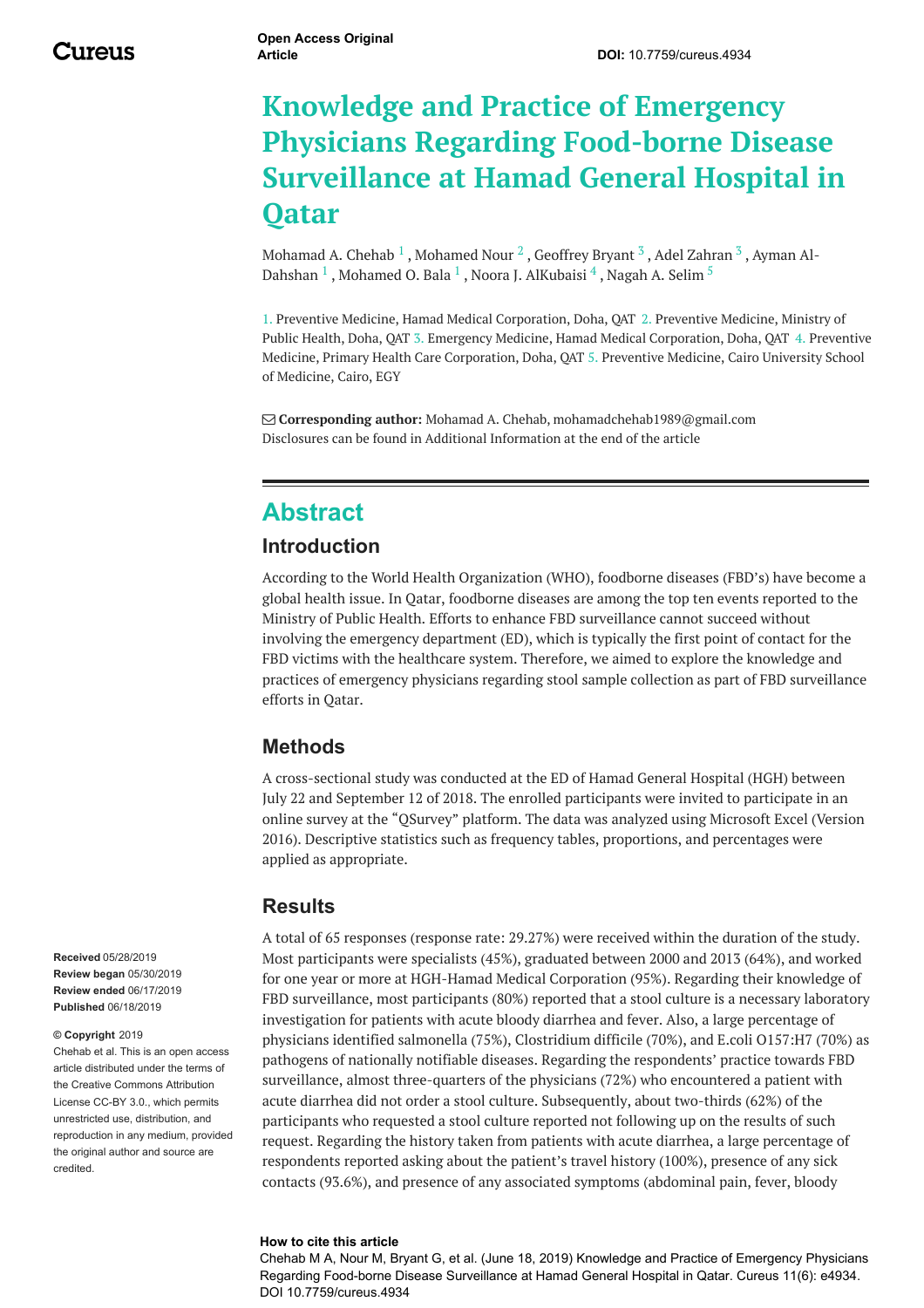stool) as well as other details.

#### **Conclusion**

The current research identified several gaps regarding the knowledge and practice of emergency physicians towards the surveillance of foodborne disease. Such results serve as a basis for future research and intervention strategies to augment surveillance activities related to foodborne diseases in the State of Qatar.

**Categories:** Preventive Medicine, Infectious Disease, Public Health **Keywords:** foodborne disease, surveillance, emergency medicine, knowledge, practice, qatar

## **Introduction**

According to the World Health Organization (WHO), foodborne diseases (FBD) include a wide spectrum of illnesses and have become a global health issue. FBD's result from the consumption of foods contaminated with microorganisms, their toxins, or chemicals [1]. The most common symptom of foodborne disease is acute diarrhea, but the clinical picture might deteriorate in some cases and cause kidney and liver disease, neurologic disorders, and even death. The WHO's first-ever report of the global burden of foodborne diseases in 2015, revealed that these illnesses affect 600 million people annually, with a staggering 420,000 deaths and 25 million DALY's [2]. Furthermore, the Centers for Disease Control and Prevention (CDC) reported that foodborne diseases were responsible for 3,000 deaths and 128,000 hospitalizations in the United States of America during 2011 [3]. Moreover, many of the bacteria behind countless food poisoning outbreaks globally (salmonella, E.coli, Shigella, and Staphylococcus aureus) have been prioritized by the WHO as antibiotic-resistant organisms that necessitate developing novel antimicrobials [4].

The Eastern Mediterranean Region (EMR) ranks third on the global scale in regards to the estimated burden of FBD's per population, following the African and South-East Asian Regions. In addition to that, it is estimated that the health authorities in the EMR report more than 100 million cases (101,699,626) of FBD annually; a third of which are children under five years of age. Also, the region reports a median of 6 FBD-related deaths per 100,000 totaling at 36,525 FBD-related deaths annually [2].

Efforts to enhance FBD surveillance cannot succeed without involving the emergency department (ED), which is typically the first point of contact for the FBD victims with the healthcare system. Effective interventions need to be based on a comprehensive understanding of the level of knowledge and practice of the ED staff. A serious FBD outbreak can easily go undetected or be discovered late due to the lack of appropriate knowledge on FBDs or lack of awareness of the available notification channels among several other factors. An earlier study among American emergency physicians revealed that over one-third of them (38%) ordered stool cultures for patients with acute diarrhea, half of them knew about two selected notifiable diarrhea-causing pathogens, and a minority were familiar with the clinical history taking that is of public health significance  $[5]$ . ED physicians can play a pivotal role in raising awareness among their patients about FBD's as well as relevant preventive strategies.

While different healthcare providers share the responsibility of delivering healthcare services in Qatar, the Health Protection and Communicable Diseases department (HP & CDC) at the Ministry of Public Health (MoPH), bears the sole responsibility of investigating and responding to epidemics such as FBD outbreaks. In addition, foodborne diseases are among the top ten events reported to the HP and CDC department. Therefore, Qatar's Public Health Strategy (2017-2022) identified FBDs as one of the priority areas where the action will include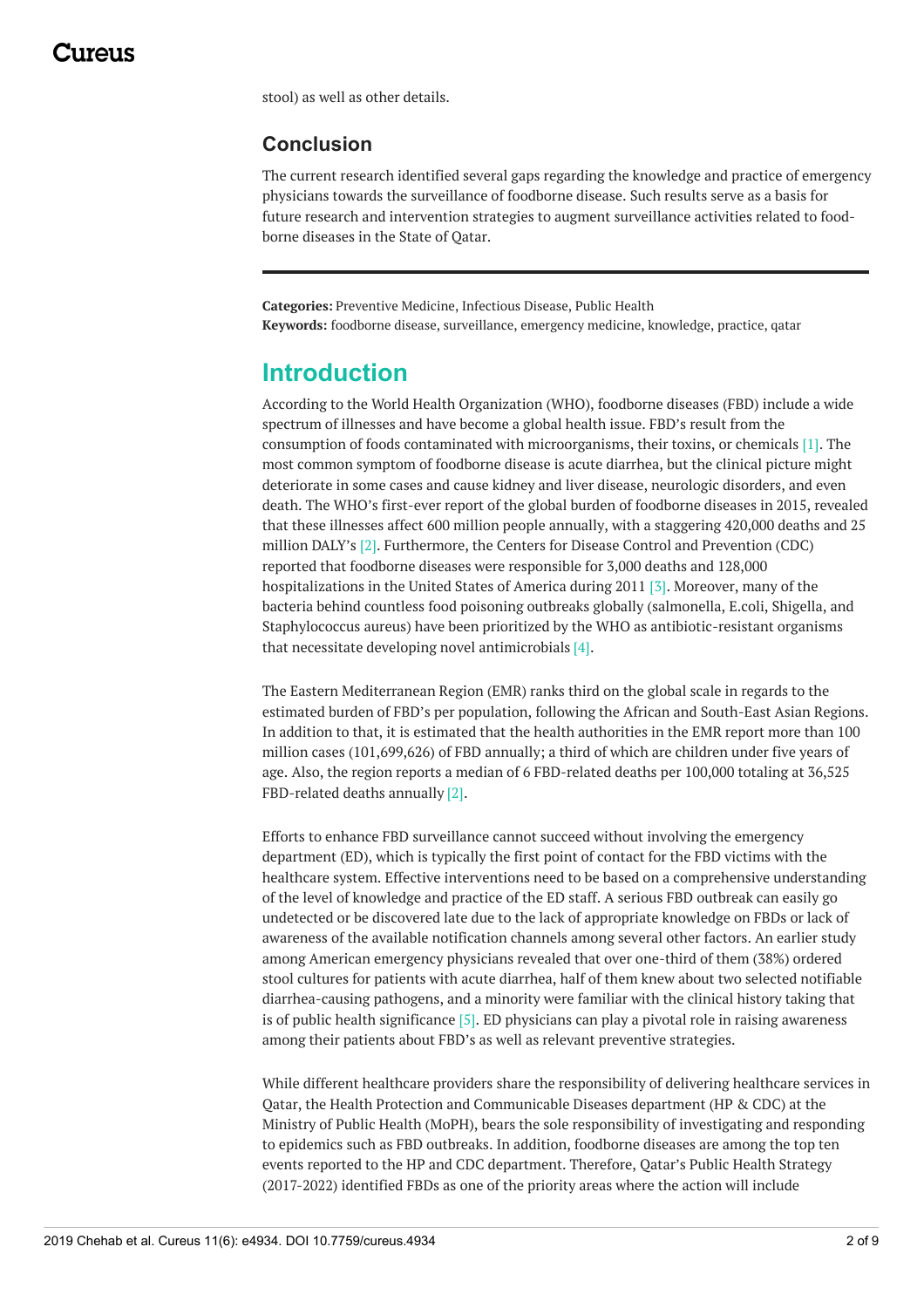### 1174110

augmenting surveillance and control capacities, starting with the ED. However, the capacity building process should be based on a sufficient understanding of the baseline situation at the emergency department and the knowledge and practices of its staff in relation to FBD. Moreover, Hamad Medical Corporation is the major governmental provider (90%) of acute health services in the country, receiving a total of 1,119,951 emergency department visits across its various healthcare facilities [6]. Given the scarcity of information on the subject, we decided to target ED physicians with a survey to explore their knowledge and practices regarding stool sample collection as part of FBD surveillance efforts in Qatar.

# **Materials And Methods**

#### **Study design**

This was a descriptive cross-sectional study conducted at the ED of Hamad Medical Corporation's Hamad General Hospital (HMC-HGH), which constitutes the main provider of the secondary and tertiary health services in Qatar. It has been approved by the Medical Research Center (MRC-HMC) as a quality improvement project under protocol number MRC-01-17-110.

### **Study population**

The study targeted all emergency physicians, of different training or specialty levels, at the ED of HGH. However, physicians engaged in Infection Prevention and Control activities were excluded from being invited to the current study.

### **Sampling technique**

A convenient sampling technique was employed and the targeted ED physicians were invited through email or the departmental WhatsApp group. Those who opted to participate were asked to complete an online survey based in the "QSurvey" platform between July 22 and September 12 of 2018. Invitations were followed by reminders until the calculated sample size was satisfied.

#### **Sample size**

The required sample size was 49 respondents based on the sample size calculation formula for cross-sectional studies [7], where Z is the standard normal variate (at 5% type I error, it is 1.96), p is the expected proportion of notifiable FBD knowledge in the population based on an earlier study (50% or 0.5) [5], and d is the absolute error or precision (10% or 0.1).

#### **Outcome measures**

The primary outcome variables were the knowledge and practice of emergency physicians towards FBD surveillance. To assess the physicians' knowledge of FBD outbreak surveillance, a list of notifiable FBDs was obtained from the HP and CDC department at the MoPH. The practices of the potential participants were assessed through questions regarding their requesting of stool analysis for patients presenting with acute diarrhea.

#### **Questionnaire**

After reviewing relevant data collection tools from the literature (as those utilizing the Hennessy-Hicks Training Needs Analysis questionnaire) [8] and obtaining a list of notifiable FBD's from the HP and CDC department at the MoPH, an anonymous, self-administered, and electronic questionnaire was developed. The questionnaire was formulated in the English language and was comprised of four sections: the employment history of the respondent (three questions), the knowledge of FBD surveillance (three questions) and the practice (five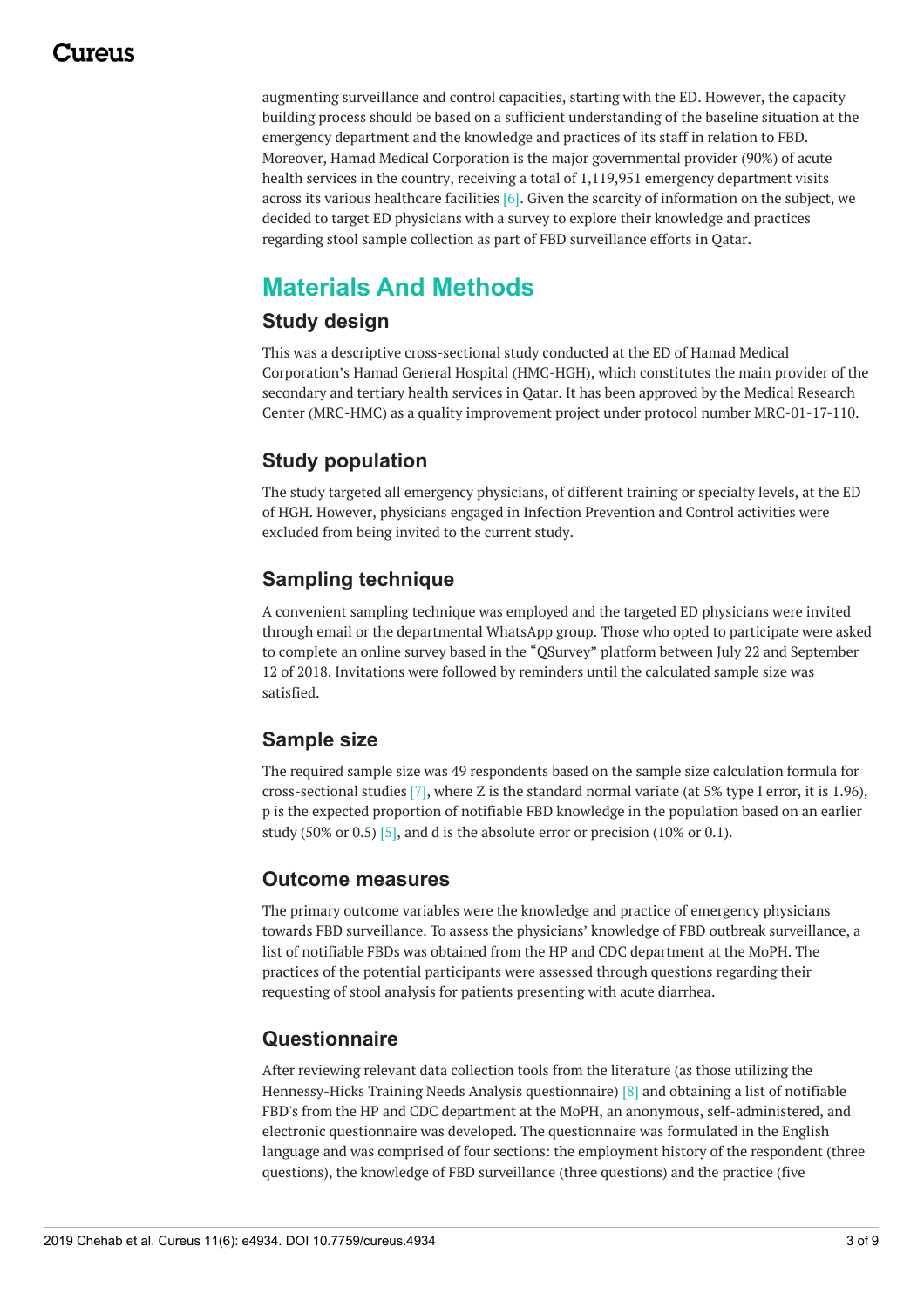### 1174110

questions). The eleven questions of the survey varied between close-ended, dichotomous, and multiple choice questions.

The questionnaire's face validity was achieved through consulting four experts in the field from different health institutions across the country. Before launching the study, the questionnaire was piloted among a small sample of the study population and subsequent modifications were made to make the questionnaire more reader-friendly and comprehensible.

#### **Data analysis plan**

The obtained data were analyzed using Microsoft Excel (Version 2016). Descriptive statistics such as frequency tables, proportions, and percentages were applied as adequate. Chi-square test of significance was employed for comparison between categorical variables.

### **Results**

Survey responses were received from a total of 65 emergency physicians at HGH within the duration of the study. Less than half of the respondents reported being specialists (45%) while the rest were dispersed between fellows (26%), consultants (15%), emergency medicine residents (12%), and rotating residents (2%). Regarding their year of graduation, almost twothirds (64%) of participants graduated between 2000 and 2013, with the earliest graduate was from 1983 and the latest one being in 2017. Also, the vast majority of participating physicians (95%) reported working for one year or more at HGH-HMC, while the rest (5%) reported working at the institution for less than a year. Further stratification of the aforementioned variable revealed that more than half (55%) of the physicians in this survey were employed at HMC from 1-5 years, while more than one-third (37%) worked between 6 and 10 years.

Regarding their knowledge, more than three-quarters of respondents (78%) acknowledged the presence of a clinical guideline for the management of infectious diarrhea at HMC. When asked about their knowledge on the management of infectious diarrhea at HMC, most participants (80%) reported that a stool culture is recommended as a laboratory investigation for patients presenting with acute bloody diarrhea and fever (Figure *[1](#page-3-0)*).

<span id="page-3-0"></span>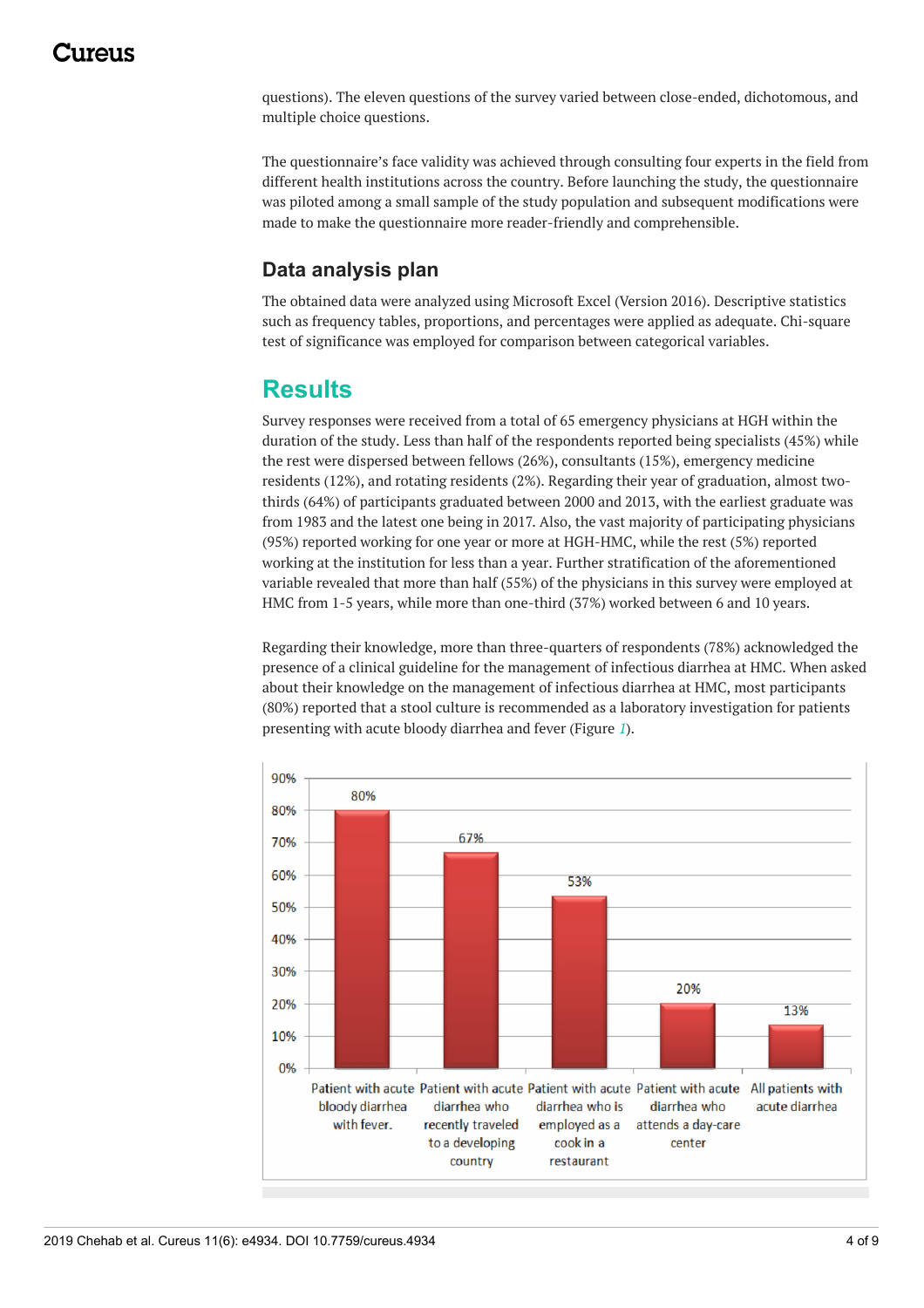### **FIGURE 1: Distribution of physicians' responses regarding the indications for a stool culture**

Furthermore, a large percentage of physicians identified Salmonella (75%), Clostridium difficile (70%), and E.coli O157:H7 (70%) as pathogens of nationally notifiable diseases. On the other hand, norovirus was the least reported pathogen to be notifiable to the national health authority (Figure *[2](#page-4-0)*).

<span id="page-4-0"></span>

### **FIGURE 2: Distribution of participants' responses regarding pathogens notifiable to the Ministry of Public Health**

Regarding their practice, the majority of participants (84%, n=47) reported encountering a patient with acute diarrheal illness in the Emergency Department during the past month. Among those, less than a quarter (23%) examined such patients earlier in the month (8-30 days), almost half (47%) saw patients with acute diarrhea within the past week (2-7 days), and almost a third (30%) during the earlier day  $(1)$  day). Subsequently, most of the aforementioned physicians (72%, n=34) declared not ordering a stool culture for patients with acute diarrhea. Among the respondents who requested a stool culture, about two-thirds (62%, n=8) reported not following up on the results of their request. Regarding the history taken from patients with acute diarrhea, a large percentage of respondents reported asking about the patient's travel history (100%), presence of any sick contacts (93.6%), and presence of any associated symptoms (abdominal pain, fever, bloody stool) as well as other details (Table *[1](#page-5-0)*).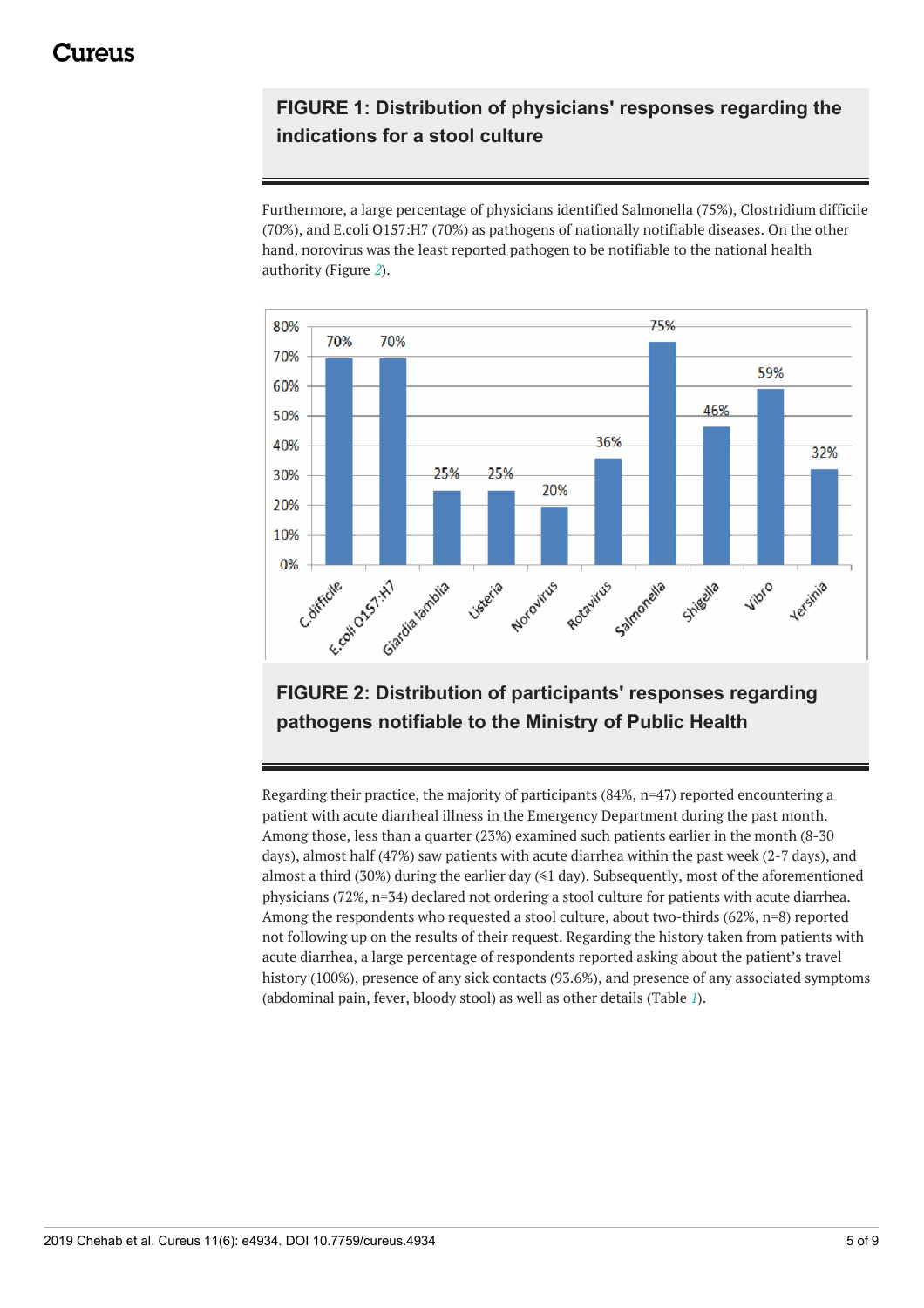### 711 reus

<span id="page-5-0"></span>

| <b>Answer Choices</b>                                                                              | <b>Responses</b> |
|----------------------------------------------------------------------------------------------------|------------------|
| Did you travel in the week prior to your illness?                                                  | $100.0\%$        |
| Have you been experiencing abdominal pain with diarrhea?                                           | 97.9%            |
| Have you noticed blood in your stool?                                                              | 97.9%            |
| Have you been experiencing fever with diarrhea?                                                    | 95.7%            |
| Do you know anyone else ill with similar symptoms around the same time as you?                     | 93.6%            |
| How long have you had diarrhea?                                                                    | 93.6%            |
| What is your occupation?                                                                           | 68.1%            |
| Do any of your close contacts work in occupations that involve contacts with patients or children? | 61.7%            |

#### **TABLE 1: Distribution of responses regarding physicians' history-taking practices**

Chi-square (Fisher's exact test) analysis revealed no significant difference regarding the practice of stool collection among physicians of different training levels (F=0.077, p=0.782). Similarly, there was no statistically significant difference  $(F=2.923, p=0.939)$  regarding the practice of stool collection among physicians with different years of experience.

Several factors affected the respondents' willingness to order a stool culture for patients with acute diarrhea, such as the likelihood that the culture's result will alter the patient's management (66%), the likelihood that the culture will identify a specific pathogen (50%), the time needed for a stool culture to yield results (48%), the time needed by a patient to submit a stool specimen (28.6%), and the patient's willingness to undergo a stool culture (26.8%).

Finally, when asked about which single system-based change would enable them to order a stool culture for a patient with acute diarrheal illness, more than half of the participating physicians (57.1%) supported the automatic notification of the stool culture result to the communicable disease control section- MoPH. Also, less than third of the participating physicians (30.4%) preferred the development of an easier system of stool sample delivery by the patient to the designated authority at HMC and the Primary Health Care Corporation health centers (Table *[2](#page-6-0)*).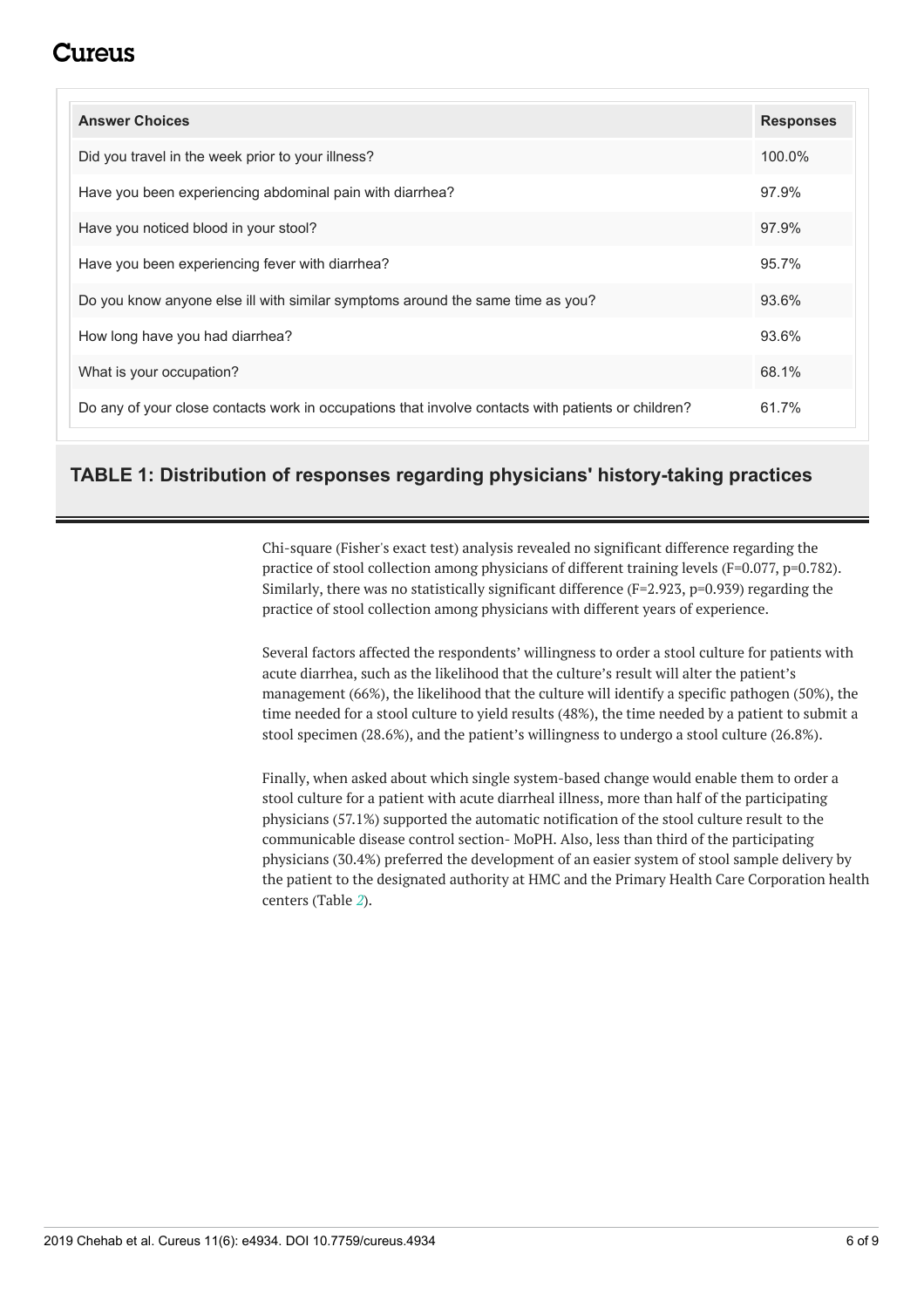### :117e11S

<span id="page-6-0"></span>

| <b>Answer Choices</b>                                                                                | <b>Responses</b> |
|------------------------------------------------------------------------------------------------------|------------------|
| Automatic notification of the stool culture result to the communicable disease control section- MoPH | 58.2%            |
| Easier system of stool sample delivery by the patient to the designated authority (HMC, PHCC)        | 30.9%            |
| If the emergency physician was not obligated to follow up on the result of the stool culture         | $7.3\%$          |

#### **TABLE 2: Distribution of physicians' responses on system-based changes for amplifying FBD surveillance in the ED**

FBD: foodborne diseases; ED: emergency department; MoPH: Ministry of Public Health; HMC: Hamad Medical Corporation; PHCC: Primary Health Care Corporation.

### **Discussion**

This was a descriptive cross-sectional study that sought to explore the knowledge and practices of physicians at the emergency department of the largest secondary care provider in Qatar with regard to the surveillance of FBDs, particularly requesting stool culture and reporting acute diarrhea to MoPH.

The study revealed that a significant proportion of the respondents is not adequately aware of the notifiable pathogens related to foodborne diseases. The majority (75%) rightfully selected salmonella while a similar proportion (70%) wrongly believed that Clostridium difficile is among the designated pathogens required for reporting to MoPH. Similarly, a cross-sectional study among hospital physicians in Spain showed that the majority (70.5%) were unable to identify the full list of notifiable diseases in the country. Such lack of knowledge reflected poorly on the physicians' notification practices and was associated with underreporting [9].

Despite the fact that most participants (80%) in the current study reported stool culture to be a necessary laboratory investigation for patients with acute bloody diarrhea and fever, only a few (28%) ordered a stool culture when encountering a relevant patient in the ED. On the other hand, an earlier study conducted in the US reported a higher figure (38%) of requesting stool culture for diarrheal patients attending the emergency department [7]. Given the fact that emergency physicians operate in an acute stressful setting with a high turnover of patients, the ability to provide care for a specific patient over a long duration of time can be challenging because stool cultures might require days to yield results.

In the present study, the ED physicians acknowledged seeing patients with acute diarrhea on a daily, weekly, or monthly basis. However, a patient with acute diarrhea might not rank first on the prioritization list of an emergency physician. This was evident in the study when two-thirds (62%) of the participants who requested a stool culture did not follow up on the results of such a request. Optimally, stool analysis in the ED should serve as a guide for physicians on subsequent management protocols and if necessary the involvement of public health officials for outbreak control [10].

Among the factors that influenced the respondents' willingness to order a stool culture for patients with acute diarrhea, the likelihood that the culture's result will alter the patient's management (66%) and identify a specific pathogen (50%) as well as the time needed for a stool culture to yield results (48%) were the three most commonly reported ones. In addition, the ED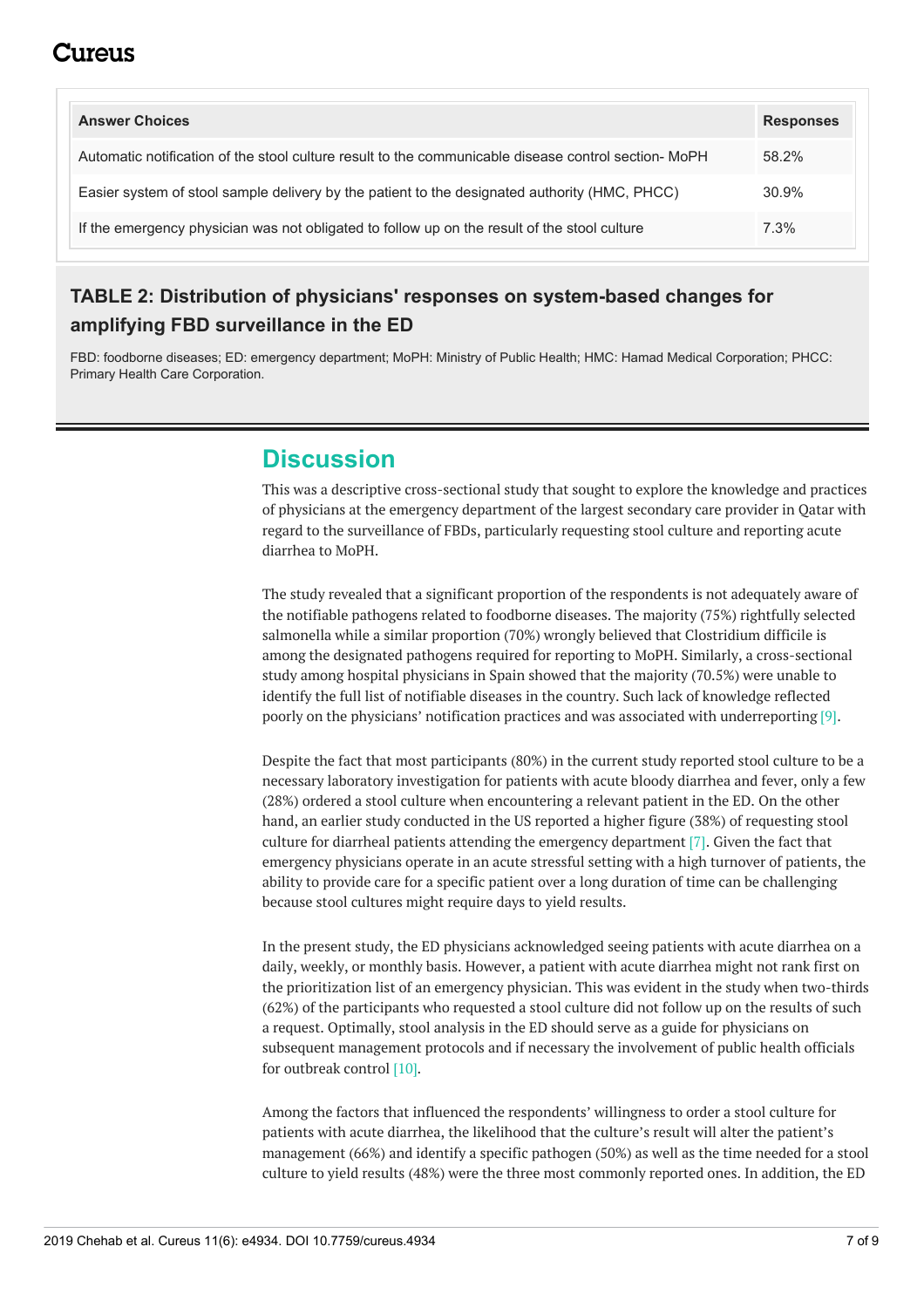### 117A119

physicians in the current study were keen to elicit epidemiological evidence such as occupation, travel history, and contact with sick people. The aforementioned findings align well with the potential public health role of emergency medicine as a specialty. However, the discipline requires adequate resources, incentives, and organizational changes to fulfill that role [11]. For example, a strategic partnership between the CDC department at the MoPH and the ED at HGH might prove beneficial in augmenting FBD surveillance efforts in the country. Such a partnership will result in a mutual understanding of the FBD burden in Qatar, engagement of the emergency medicine physicians in FBD surveillance, capacity building, and research opportunities.

Nevertheless, nearly half of the participants expressed their lack of enthusiasm to request stool cultures if the time, until a result was obtained, was relatively long or if the healthcare facility was not appropriately equipped. Similarly, emergency physicians were unlikely to request stool culture from seemingly unwilling patients. In addition, a focus group of healthcare professionals in the United States of America revealed that the common themes for not ordering a stool culture when needed were variable and included the lack of information among physicians as well as patients, embarrassment or non-cooperation of the patients, and challenges related to the stool sample collection process [12]. Another qualitative study among patients in the United Kingdom found that some of the reported barriers were the feeling of discomfit, hygiene-related concerns, privacy-related issues, lack of knowledge, and fear of the results [13].

The participating physicians' duration of work at HMC did not have a substantial effect on their practice towards reporting FBDs and requesting laboratory evidence. However, more than half of the respondents (57.1%) supported the automatic notification of the stool culture results to the communicable disease control section at MoPH as a systematic solution to the reporting of foodborne diseases. Moreover, the vast majority of physicians (91%) agreed that an online notification option, based in the current electronic medical record system, would facilitate their reporting of foodborne diseases to the health authorities. On the other hand, a systematic review of the timeliness of infectious disease notification systems revealed that although automatic or electronic systems were faster than the conventional ones, the former still required significant operational efforts to satisfy the predefined notification timeframes [14].

The current study has several strengths and limitations. First of all, the study was the first of its kind to evaluate the knowledge and practices of ED physicians towards FBD surveillance efforts in Qatar. Also, the calculated sample size was fulfilled and the study results can be generalized to other ED physicians working in the same setting. In addition, the use of a validated questionnaire to collect data through an online platform added scientific merit to the study results. Nevertheless, the current study is not without limitations. The self-administering format of the questionnaire may have introduced self-reporting bias into the study. In addition, the response among the target population might have been associated with volunteer bias. Finally, the knowledge of the participants on FBD surveillance was not quantified in this research. Thus, it was not possible to evaluate any association between the physicians' characteristics and their knowledge.

### **Conclusions**

In conclusion, the current research identified several gaps regarding the knowledge and practices of emergency medicine physicians towards the surveillance of foodborne disease. The yielded results serve as a basis for future research and intervention strategies to augment surveillance activities related to food-borne diseases in the State of Qatar. The outcomes also highlight the need for updated as well as nationally-relevant clinical protocols and guidelines to improve service delivery across different health care institutions in the country.